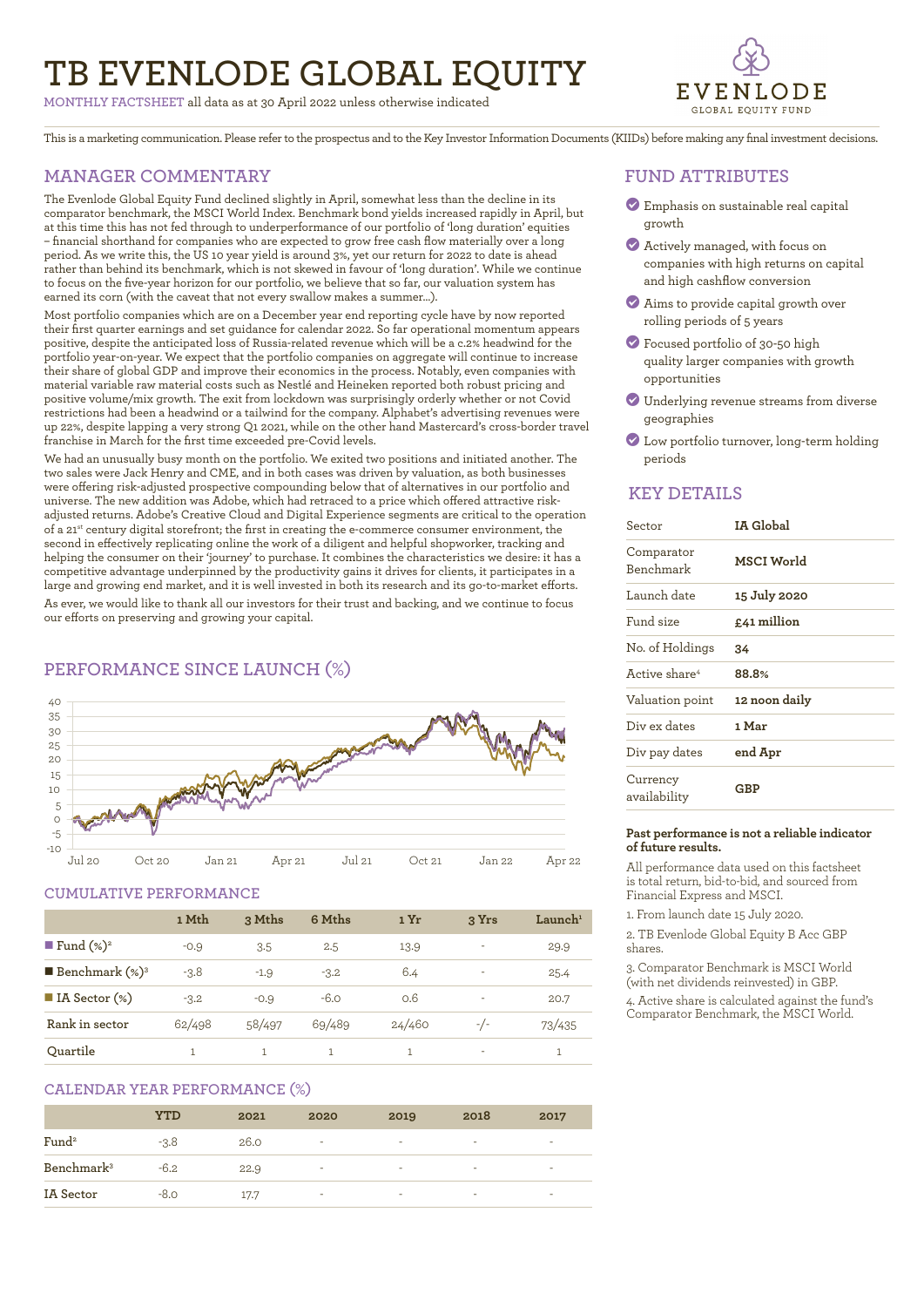

# **PORTFOLIO**





| Large Cap $(\geq \text{flo bn})$ | 99.2 |
|----------------------------------|------|
| $\blacksquare$ Cash              | 0.8  |



# **Size allocation (%) Geographical allocation (%)**

| North America         | 57.3 |
|-----------------------|------|
| $\blacksquare$ Europe | 27.9 |
| United Kingdom        | 12.4 |
| $\blacksquare$ Asia   | 1.6  |
| Cash                  | n 8  |

| Mastercard                | 6.6  |
|---------------------------|------|
| Microsoft                 | 6.0  |
| Alphabet                  | 5.7  |
| Wolters Kluwer            | 4.6  |
| Medtronic                 | 4.6  |
| Nestlé                    | 4.3  |
| <b>RELX</b>               | 4.0  |
| Accenture                 | 3.9  |
| Heineken                  | 3.6  |
| Intercontinental Exchange | 3.6  |
| <b>LVMH</b>               | 3.4  |
| <b>Verisk Analytics</b>   | 3.2  |
| Broadridge Financial      | 3.2  |
| Experian                  | 3.0  |
| Adobe                     | 2.9  |
| Aon                       | 2.7  |
| Hermes International      | 2.6  |
| Pernod Ricard             | 2.6  |
| Marsh & McLennan          | 2.5  |
| Diageo                    | 2.5  |
| Total                     | 75.5 |

Investors will own shares in TB Evenlode Global Equity, not in the underlying holdings; these are the underlying assets owned by the fund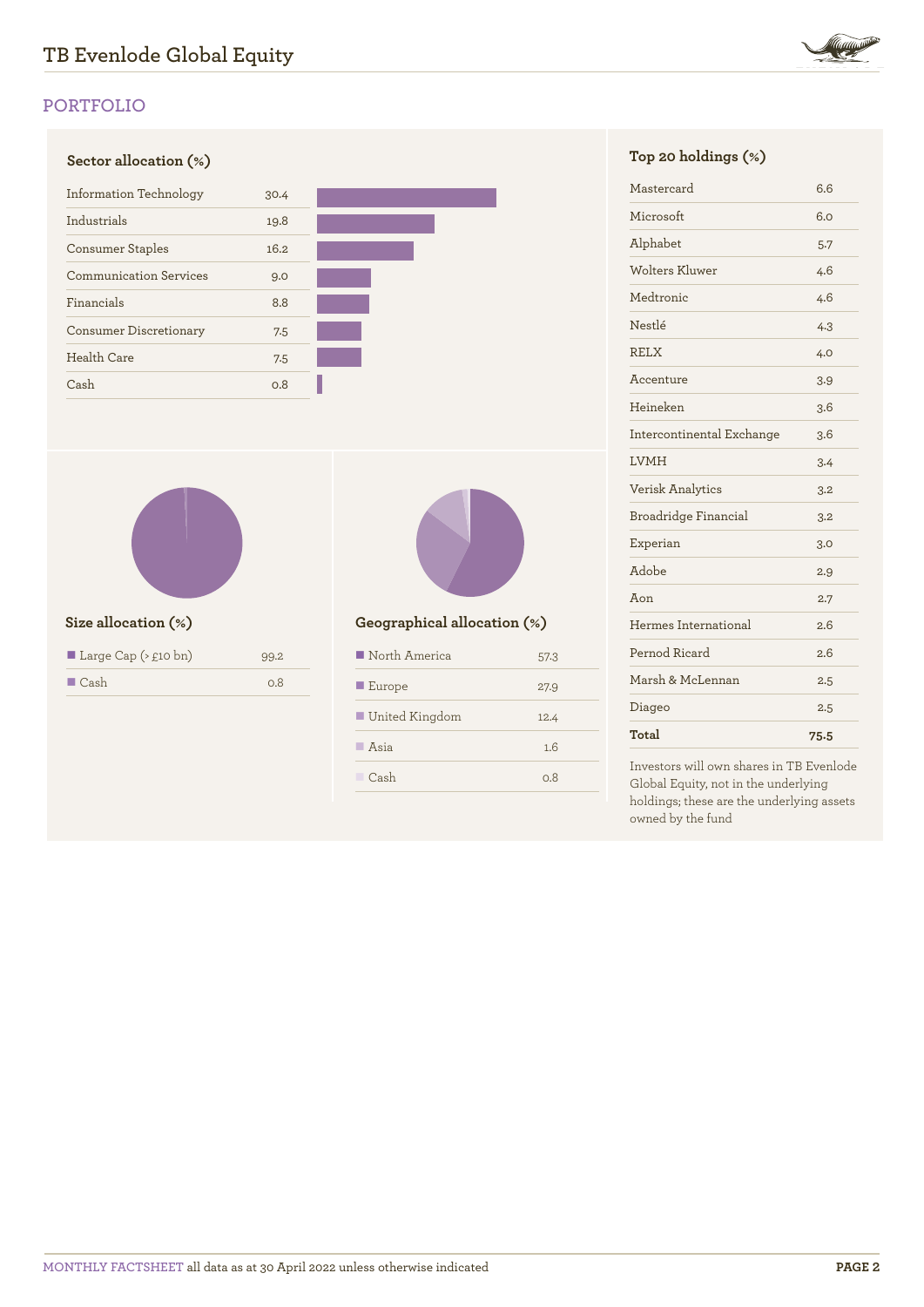

# **INVESTMENT TEAM**

**The Evenlode Investment Team totals 15 staff. Fund managers are supported by a team of analysts including three dedicated stewardship analysts, and the team works collegiately to challenge thinking and share ideas.**



**Fund Manager** Chris is a fund manager on the Evenlode Global Equity strategy, which launched in 2020, and

on the Evenlode Global Income strategy, which launched in 2017. Chris is a fully qualified Chartered Financial Analyst and has a degree from the University of Cambridge in Mathematics and Economics. Prior to Evenlode, Chris worked as a senior software engineer.



**Integration into the investment process**

# **CHRIS ELLIOTT JAMES KNOEDLER CHRIS MOORE**

**Fund Manager** James is a fund manager on the Evenlode Global Equity strategy, which launched in

2020. He previously worked as an Equities Analyst at Independent Franchise Partners (IFP) and before that worked as an Investment Analyst at Arisaig Partners and Newlands Investment Management. James graduated from Oxford University with a first-class degree in English and holds a Masters degree in Finance from the London Business School.

**Head of Research** Chris joined Evenlode Investment Management in February 2018 having previously

been an equity research analyst at Investec Bank and Berenberg. Chris is a fully qualified Chartered Accountant and Chartered Financial Analyst, and studied Accounting and Finance at Warwick University.

# **ENVIRONMENTAL, SOCIAL AND GOVERNANCE (ESG)**



**SAWAN KUMAR Head of Stewardship**



#### **CHARLIE FREITAG Stewardship Analyst**



### **BETHAN ROSE Sustainable Investment Analyst**

We consider engagement with companies as an opportunity. Discussing challenges with companies enables us to understand their business context and obtain more information about their mitigation of and resilience to<br>the risks that we perceive. Ultimately though we are seeking to create long-term value for our clients through<br>im

### **Our ongoing commitment**

#### Signatory of:



Evenlode Investment Management became a signatory to the United Nations Principles for Responsible Investment (UNPRI) in 2018. By becoming signatories, we commit to implementing these principles and incorporating environmental, social and governance factors into our investment process to help enhance returns and better manage risk for our clients.

? Strategy & Governance: A+

- ? Integration: A+
- ? Engagement: A
- ? Proxy Voting: A

**Recent publications for download**

- ? **[UNPRI Assessment Report](https://evenlodeinvestment.com/resources/stewardship-assets/2020-Assessment-Report.pdf)**
- ? **[Responsible Investment Report](https://evenlodeinvestment.com/resources/stewardship-assets/Evenlode-Investment-Annual-Responsible-Investment-Report-2021.pdf)**
- ? **[Carbon Emissions Report](https://evenlodeinvestment.com/resources/stewardship-assets/Evenlode-Portfolio-Carbon-Emissions-Report-2021.pdf)**

#### **MSCI Rating**



Data as at 28 February 2022. Based on 98.8% of AUM. MSCI ESG Fund ratings are intended to measure the resilience of funds to long-term risks and opportunities arising from environmental, social and governance issues.

#### **Morningstar® Ratings**



Morningstar Sustainability Rating™

Ratings as at 31 March 2022. Based on 100.0% of AUM. The Morningstar® Sustainability Rating<sup>TM</sup> is intended to measure how well the issuing companies of the securities within a fund's portfolio holdings are managing their environmental, social, and governance risks and opportunities relative to the fund's Morningstar Global Category peers.

© 2021 Morningstar. All rights reserved. The information contained herein: (1) is proprietary to Morningstar and/or its content providers; (2) may not be copied or distributed; and (3) is not warranted to be accurate, complete, or timely. Neither Morningstar nor its content providers are responsible for any damages or losses arising from any use of this information. Past performance is no guarantee of future results. MSCI ESG Research LLC's ("MSCI ESG") Fund Metrics and Ratings (the "Information") provide environmental, social and governance data with respect to underlying securities within more than 31,000 multi-asset class Mutual Funds and ETFs globally. MSCI ESG is a Registered Investment Adviser under the Investment Advisers Act of 1940. MSCI ESG materials have not been submitted to, nor received approval from, the US SEC or any other regulatory body. None of the Information constitutes an offer to buy or sell, or a promotion or recommendation of, any security, financial instrument or product or trading strategy, nor should it be taken as an indication or guarantee of any future performance, analysis, forecast or prediction. None of the Information can be used to determine which securities to buy or sell or when to buy or sell them. The Information is provided "as is" and the user of the Information assumes the entire risk of any use it may make or permit to be made of the Information.